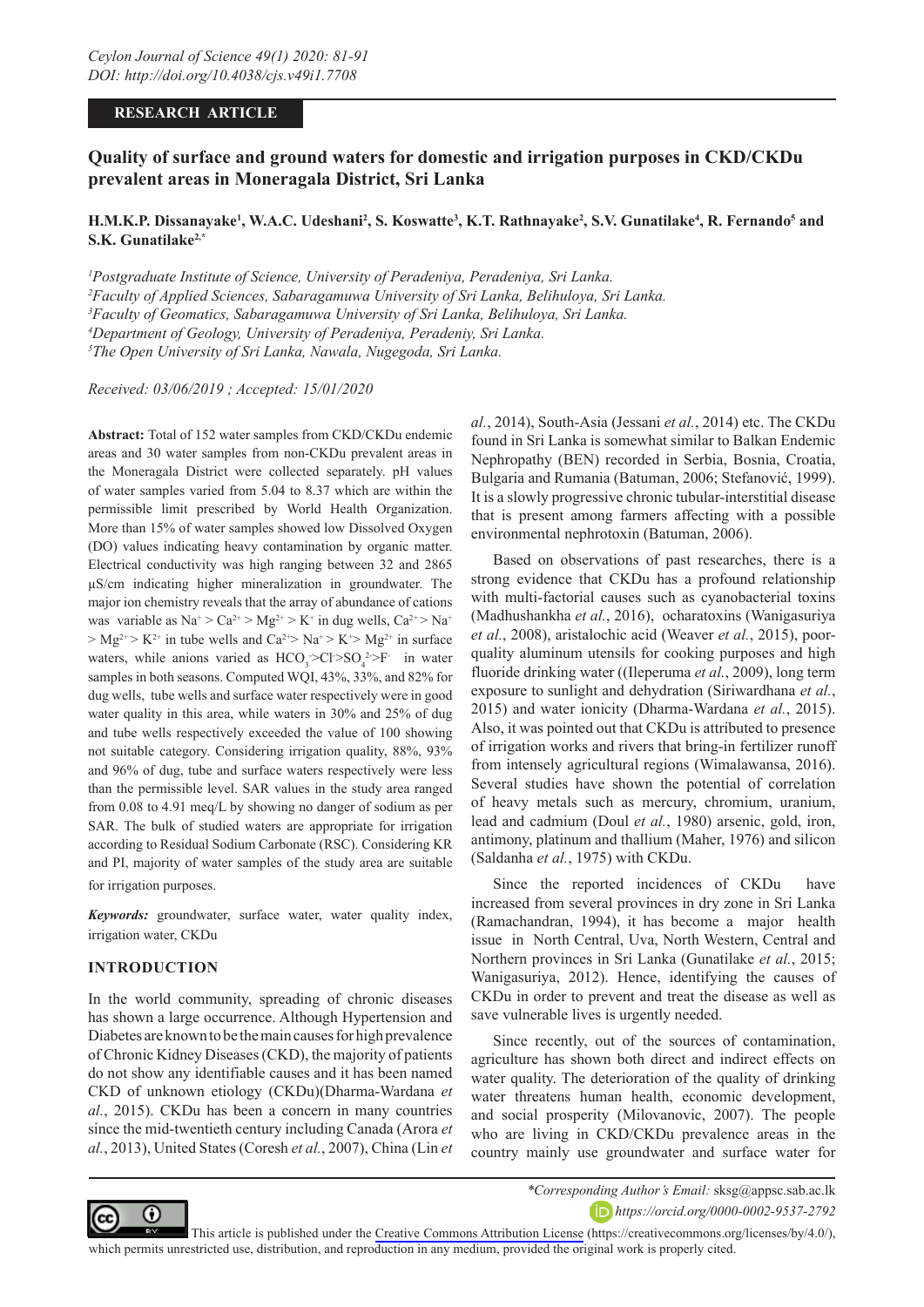domestic and agricultural purposes. Therefore, quality of surface water and groundwater has received immense attention since water with good quality is required for domestic and irrigation needs. Water supply and drainage board in Moneragala District supplies surface water (reservoir water) and groundwater for domestic purposes after purification in some areas, while using it directly for irrigation practices. Various technologies such as Reverse Osmosis (RO) water, rain water harvesting, etc. are being used in endemic areas for domestic purposes. But feasibility studies need to be conducted to identify low cost technologies for continuing the sustainability. Hence, this study is aimed at understanding the quality of surface and groundwater by developing of a water quality index (WQI) to assess their suitability for domestic purposes. Suitability of water for irrigation purposes was monitored by considering several other irrigation water quality indices in CKD/CKDu prevalence areas in Moneragala District in Uva province, Sri Lanka.

### **Water Quality Index (WQI)**

WQI is an important parameter for demarcating water quality and its suitability for drinking purposes ((Mishra *et al.*, 1985). There are many Water Quality Indices around the world (National Sanitation Foundation Water Quality Index), NSFWQI (Brown *et al.*, 1970), Florida Stream Water Quality Index, FWQI (Environment, 1995), British Columbia Water Quality Index, BCWQI (Zandbergen and Hall, 1998), Oregon Water Quality Index, OWQI (Cude, 2001) and the Canadian Water Quality Index (Khan *et al.*, 2004). For this study, Weighted Arithmetic Water Quality Index method was applied.

### **Weighted arithmetic water quality index method (WAWQI)**

Weighted arithmetic water quality index method was proposed by Horton ( 1965) and modified by Cude (2001). This method has been widely used by various scientists (Balan *et al.*, 2012; Chauhan and Singh, 2010; Chowdhury *et al.*, 2012) and the calculations were made using the following equations (Brown *et al.*, 1972).

$$
wqt = \sum_{i=1}^{n} w_i q_i / \sum_{i=1}^{n} w_i
$$
\n
$$
(1)
$$

Where  $w_i$  is the unit weight water quality for the  $i<sup>th</sup>$  parameter and  $q_i$  is the quality rating scale of the  $i<sup>th</sup>$  parameter.

$$
w_i = \frac{k}{v_s} \tag{2}
$$

$$
k = \frac{1}{\sum_{i=1}^{n} \nu_i} \tag{3}
$$

$$
q_i = \frac{(v_i - v_o)}{(v_s - v_o)}
$$
\n<sup>(4)</sup>

Where  $k$  is the proportionality constant,  $v_i$  is the estimated concentration of the *i*<sup>th</sup> parameter in the laboratory analysis,  $v_o$  is the real value of the *i*<sup>th</sup> parameter in pure water ( $v_o$ = 7 for pH and 0 for other parameters (Chowdhury *et al.*, 2012),  $v_s$  is the standard value according to the Sri Lanka Standards (SLS 614:2013). Rating of the water quality according to the WQI is given in the Table 1. This index has already been developed for Jaffna peninsula of Sri Lanka (Harshan *et al.*, 2017). As a further attempt, this study illustrates the developing of the WQI for surface water and groundwater in CKDu prevalence area in Moneragala District in Sri Lanka.

#### **Irrigation water quality**

Sodium Absorption Ration (SAR), Percent Sodium (%Na), Residual Sodium Carbonate (RSC), Magnesium Hazard (MH), Kelley's Ratio (KR) and Permeability Index (PI) were calculated using the following Equations 5, 6 (Richards 1969), Equation 7 (Todd 1980), Equation 8 (Kelly, 1963) and Equation 9 (Doneen, 1962) to monitor the irrigation water quality.

$$
SAR = \frac{[Na^+]}{\sqrt{\{[Ca^{2+}]+[Mg^{2+}]\}/2}}\tag{5}
$$

$$
\%Na = \frac{\{[Na^+] + [K^+]\} \times 100}{\{[Ca^{2+}]+[Mg^{2+}]+[Na^+]+[K^+]\}}
$$
(6)

$$
Magnesium\ Hazard\ (MH) = \frac{[Mg^{2+}]X100}{[Ca^{2+}]+[Mg^{2+}]}
$$
\n
$$
(7)
$$

$$
Kelley's Ratio = \frac{Na^{+}}{Ca^{2+} + Ma^{2+}}
$$

(8)

Permeability Index = 
$$
\frac{(Na^{+} + \sqrt{HCO_{3}^{-}}) * 100}{(Ca^{2+} + Mg^{2+} + Na^{+})}
$$
 (9)

where all cationic concentrations are expressed in meq/L.

### **Study Area**

Moneragala District in Uva Province lies between the northern latitudes 6.17" and 7.2.8" and eastern longitudes 80.50" and 81.35". This district is divided into 9 Assistant Government Agent divisions, namely

**Table 1:** Water quality rating as per the weight arithmetic water quality index method.

| <b>WOI</b> value | Rating of water quality          |
|------------------|----------------------------------|
| $0 - 2.5$        | Excellent water quality          |
| 26-50            | Good water quality               |
| $51 - 75$        | Poor water quality               |
| 76-100           | Very poor water quality          |
| >100             | Unsuitable for drinking purposes |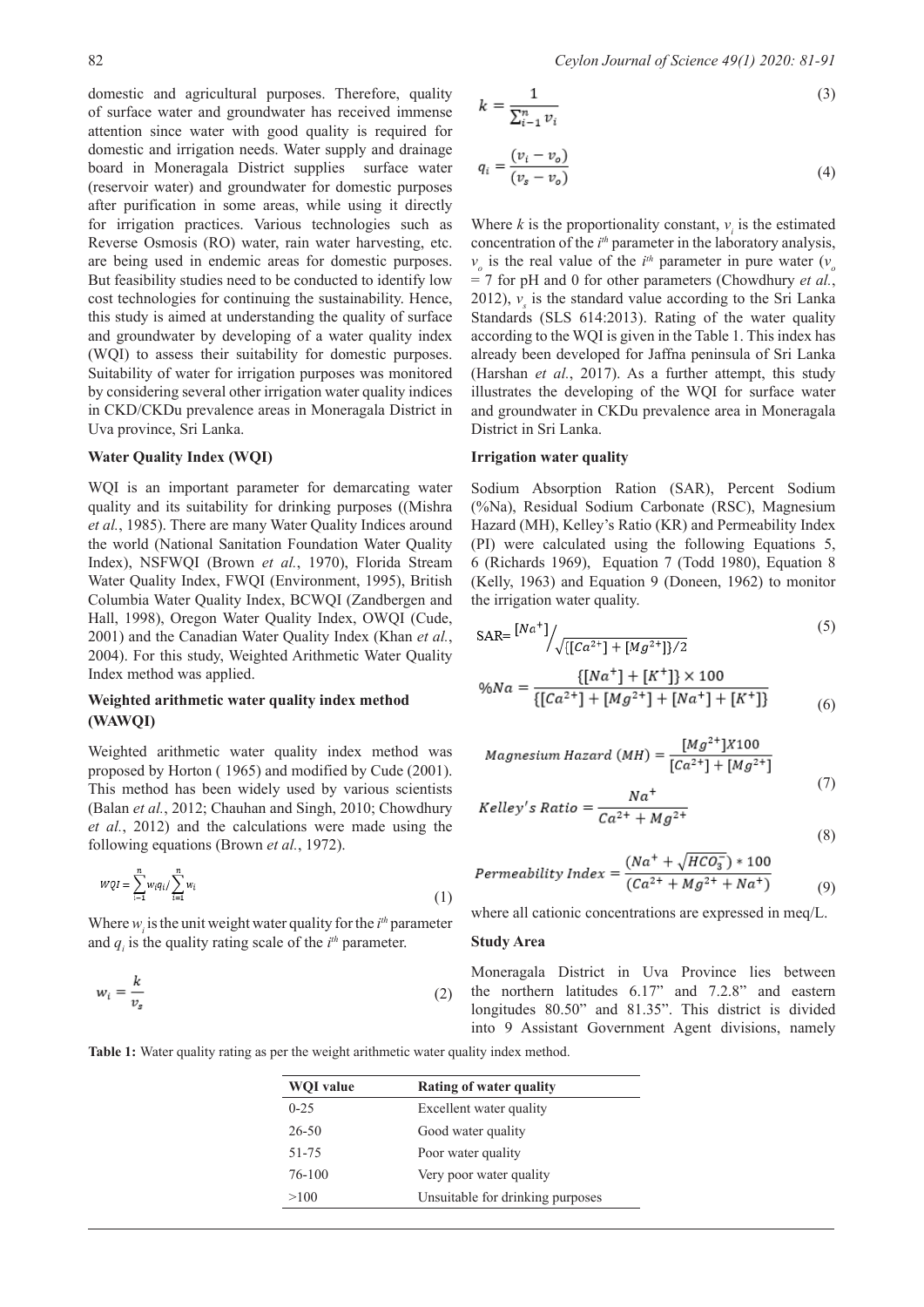#### *H.M.K.P. Dissanayake et al.* 83

Bibile, Medagama, Madulla, Badalkubura, Moneragala, Siyabalanduwa, Buttala, Tanamalwila and Wellawaya. Topographically Moneragala district is in a transitional zone from central highlands to flat lowlands. According to the landscape, three terrain types could be identified as highly mountainous terrain, hilly, steep and rolling terrain and undulating and flat terrain with elevation between 550 to 1400 m, 160 to 550 m and below 150 m respectively (Cooray, 1967). There are seven river basins which drain crossing Moneragala district. These rivers originate in the west central high lands, flow towards east, south-east and south. Several drainage basins (Hedaoya, Walawe, Kirindi oya, Kiribban oya, Wila oya, Manik ganga, Malala oya) cover approximately 80% of the land area of the district. Fluctuation levels and volumes of these river basins depend on the seasonal rains.

Quantity of rain received over the nothern and eastern parts of the country during the north-east monsoon is less than the amount received over south-west during the southwest monsoon. The dry zone environment of Moneragala is basically determined by the seasonal spell of rains, resulting in two seasons namely Maha and Yala (Rubasinghe et al., 2015). Total rainfall of the district ranges between 1328- 1821 mm in a year. Over 84% of rain is received during

the seven rainy months from October to January and from March to May. Corresponding to these long and short rainy seasons, there are long and short dry seasons (June-September and February respectively). The low rainfall during these periods and reduction of rainfall in the upper catchment areas result in frequent drought conditions in a major part of the irrigated area in Moneragala District.

### **METHODOLOGY**

Regional Directors Health Services Office (RDHSO) in Moneragala district has identified more than 677 CKD/ CKDu cases by 2017. Out of them, purposive households were visited and water samples were collected directly from their drinking water sources covering two seasons in 2017. Water samples were collected from dug wells, tube wells and surface water bodies (rivers, reservoirs etc). All samples were properly numbered and a survey was conducted while sampling to get all information about cultivation as well as the patients details (age, occupation, income, clinical states including smoking, diabetes, hypertension etc.).

A total of 182 water samples (101 dug wells, 60 tube wells and 21surface water from reservoirs and rivers) were collected covering both seasons from the district (Figure 1). A total of 103 samples (67 dug wells, 19 tube wells, 17

**Table 2:** Standard methods used in chemical analysis.

| Water quality parameter                                      | <b>Standard analytical method</b>                          |
|--------------------------------------------------------------|------------------------------------------------------------|
| Alkalinity                                                   | $H_2SO_4$ titrimetric method                               |
| Total hardness (TH), Cl <sup>-</sup>                         | titrimetric methods                                        |
| $SO_4^2$ , F, NO <sub>3</sub> , PO <sub>4</sub> <sup>3</sup> | HACH DR 2700 spectrophotometer                             |
| $Na^{+}$ , $K^{+}$ , $Ca^{2+}$ , $Mg^{2+}$                   | Inductive Couple Plasma – Mass Spectroscopy<br>$(ICP-MS).$ |

The HCO<sub>3</sub><sup>-</sup> and CO<sub>3</sub><sup>2</sup> were calculated using alkalinity and pH values.

Figure 1: Location map of the study area.

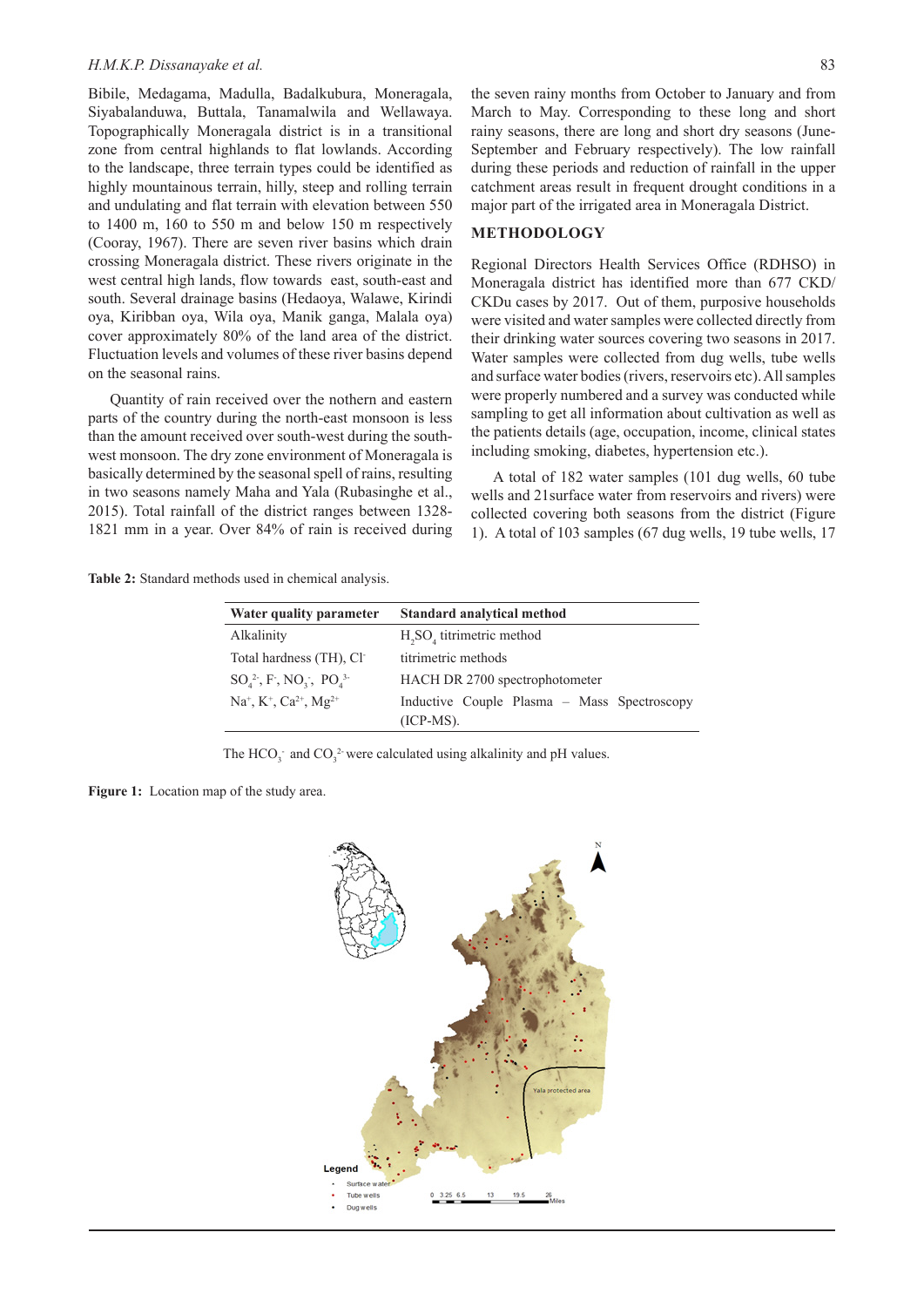surface water samples) were selected from drinking water sources of CKD/CKDu patients and 49 nonpatients' well water samples (23 dug wells, 22 tube wells and 4 surface samples) were collected from CKD/CKDu endemic areas in the district. Other 30 water samples (11 dug wells and 19 tube wells) were collected from non-prevalent areas in the district. Water samples were collected into high-density polyethylene bottles which were acid soaked overnight and then washed thoroughly with distilled water. Two subsets of samples were also collected for laboratory analysis. One set of samples was filtered and acidified by adding several drops of ultra-pure nitric acid for cation analysis, while the un-acidified sample set was used for anion analyses (Table 2). pH, EC, temperature, oxidation-reduction potential (ORP) were measured *in situ* using pre-calibrated Hach Sension pH/EC Multiparameter. All collected samples were kept cooled at 4º C until the analyses were performed.

### **RESULTS AND DISCUSSION**

According to the data collected from RDHSO, a total of 677 CKD/CKDu patients have been identified in 2017 from different areas in Monaragala district (Figure 2). According to the Figure 2, the highest number of CKD/

CKDu patients (167) was recorded from both Thanamalwila and Sewanagala DS divisions, while 114 patients recorded from Siyabalanduwa DS division. Comparatively other DS divisions of Thanamalwila, Sewanagala and Siyabalanduwa areas show the highest prevalence of CKD/CKDu patients in Monaragala district. At a glance, northern part of the Monaragala District shows lesser number of CKD/CKDu patients, whereas more patients are reported in southern and southwestern parts of Monaragala District.

Based on the recorded data, total of 116 patients were interviewed during the site visits. High blood pressure and diabetics were identified as main causes for CKD. The patients who are not attributed to diabetes, hypertension or other known aetiologies were categorized as CKDu. Survey results revealed that 31.9% of CKD patients belonged to CKDu group (Figure 3 a). Among those CKDu patients, highest number of patients was recorded from Thanamalwila and Sewanagala areas respectively (Figure 3b).



**Figure 2:** Number of CKD/CKDu patients identified by 2016.



**Figure 3:** Recorded CKD and CKDu patients (a) and prevalence of CKDu patients in each DS division (b) during the study.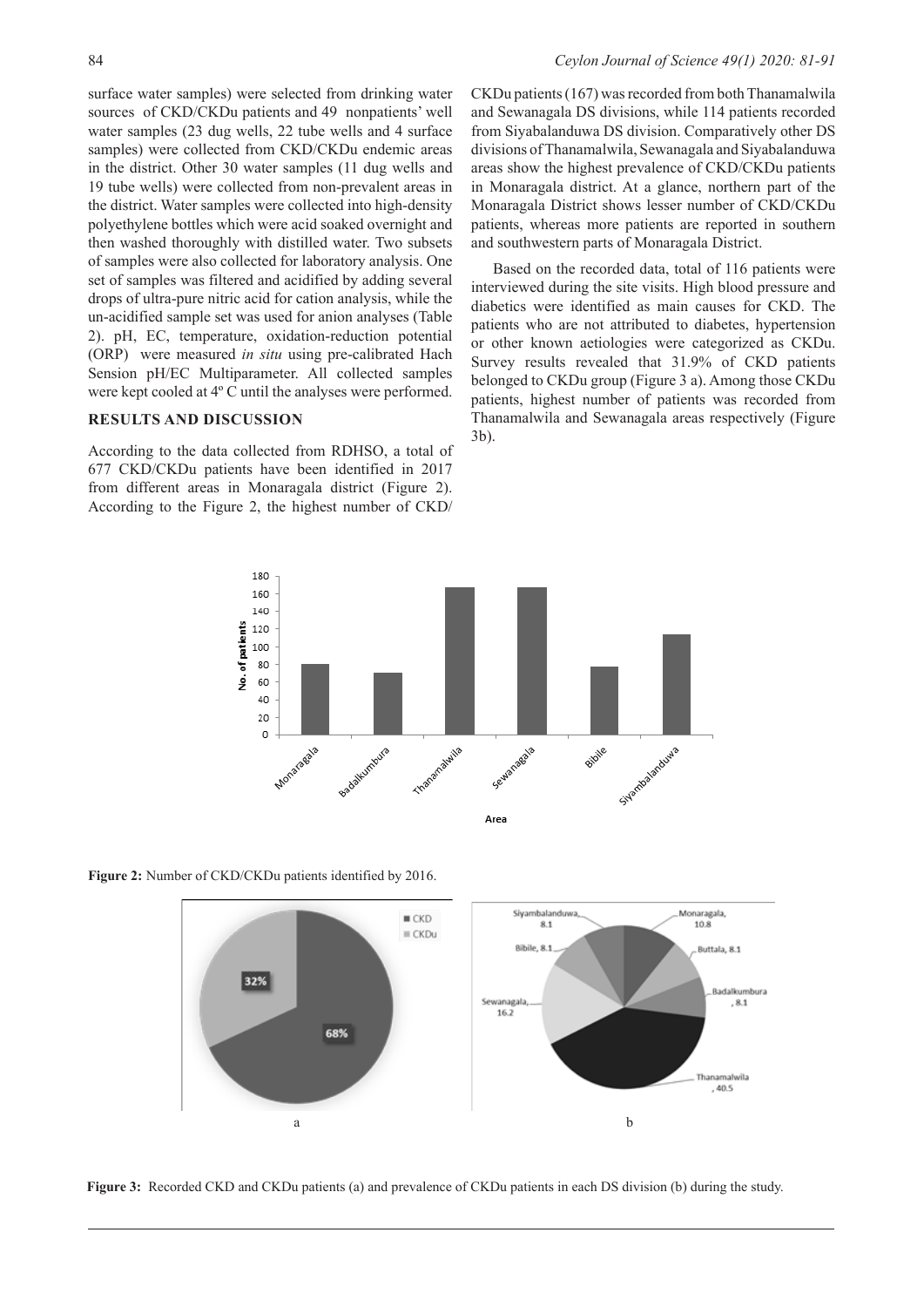#### **Groundwater quality for drinking purposes**

The compositions of surface and groundwater in the study area are summarized in Table 3. The availability of drinking water is an essential requirement of humans as stipulated by international law and the declarations (Kausar *et al.* 2011). In drinking water, pH is one of the most significant quality parameters which may affect health of humans (Rahmanian *et al.* 2015).

pH values below 4 produce a sour taste and higher values above 8.5 give an alkaline taste (Trivedy *et al.,* 1986). In the present study, the pH values of water samples varied from 5.04-8.37 in dug wells, 5.61-8.16 in tube wells and 5.77-8.01 in surface water showing that all samples are within the limit prescribed by WHO, 2003. Dissolved oxygen (DO) reflects the physical and biological processes prevailing in water and indicates the degree of pollution in water bodies. In this region, more than 15% of water samples (groundwater and surface water) showed low DO values (DO less than 5.00) indicating heavy contamination by organic matter. Electrical conductivity (Reddad *et al., 2002*)is found to be very high ranging between 32 and 2865 µS/cm in dug wells and 69-1823 µS/cm in tube wells when compared to that of surface water (average value -321  $\mu$ S/ cm). This indicate higher mineralization of groundwater (Rubasinghe *et al.*, 2015). Only 11% of dug wells and 19% of tube wells water exceeded the permissible level of EC, i.e.,1500 µS/cm (WHO and Organization, 2003).

Considering the Figure 4, it can be clearly observed that most of the samples exceed the desirable limit of 300 mg/L (WHO and Organization, 2003) for total hardness. Higher  $SO_4^2$  ions in groundwater samples (average 37 mg/L in dug wells and 36.7 mg/L in tube wells) indicate the occurrence of permanent hardness in aquifers of this region.

Almost 50% of dug well water, 42% of tube well water and all surface water bodies in the area showed less than permissible level of TDS according to the WHO guidelines

Figure 4: The relationship between EC and Total Hardness.



**Table 3:** The compositions of physico-chemical parameters in groundwater and surface water.

| Water<br>sources  | $\mathbf{H}$         | DO(ppm) | $\begin{array}{c}\n\text{TDS} \\ \text{(ppm)}\n\end{array}$ | (45)<br>EC | $NQ_{\text{p}}$ | $PQ^{3}$<br>(ppm) | (ppm)<br>$SO_4^{2-}$ | (ppm)<br>Ė | $C1$ (ppm) | HCO <sub>i</sub> | Hardn.<br>(ppm) | $\sum_{a}$ | $\rm\thinspace Mg$ | K     | ී     |
|-------------------|----------------------|---------|-------------------------------------------------------------|------------|-----------------|-------------------|----------------------|------------|------------|------------------|-----------------|------------|--------------------|-------|-------|
| Dug wells         |                      |         |                                                             |            |                 |                   |                      |            |            |                  |                 |            |                    |       |       |
| Min               | 5.04                 | 1.88    | 28.27                                                       | 32.16      | 1.33            | 0.02              | 2.00                 | 0.02       | 11.00      | 12.0             | 4.000           | 4.07       | 0.57               | 0.29  | 1.46  |
| Max               | 8.37                 | 21.4    | 4523                                                        | 2865       | 11.5            | 4.86              | 540                  | 2.93       | 1100       | 738              | 1464            | 425        | 56.6               | 7.28  | 128   |
| Ave               | 7.07                 | 8.34    | 650.8                                                       | 704.9      | 2.70            | 0.46              | 37.1                 | 1.00       | 65.61      | 262              | 232.4           | 46.1       | 10.9               | 1.39  | 42.1  |
| <b>Tube wells</b> |                      |         |                                                             |            |                 |                   |                      |            |            |                  |                 |            |                    |       |       |
| Min               | 5.61                 | 1.62    | 61.23                                                       | 69.68      | 1.33            | 0.04              | 2.00                 | 0.10       | 13.0       | 42               | 44              | 4.70       | 2.526              | 0.55  | 11.10 |
| Max               | 8.16                 | 28.4    | 1610                                                        | 1823       | 7.97            | 1.24              | 190                  | 5.65       | 301        | 518              | 660             | 164.5      | 52.28              | 7.41  | 206.2 |
| Ave               | 7.15                 | 7.49    | 669.4                                                       | 765.3      | 2.53            | 0.27              | 35.7                 | 1.11       | 61.1       | 270              | 253             | 51.64      | 16.02              | 2.06  | 58.40 |
|                   | <b>Surface Water</b> |         |                                                             |            |                 |                   |                      |            |            |                  |                 |            |                    |       |       |
| Min               | 5.77                 | 3.24    | 38.50                                                       | 42.91      | 0.3             | 0.03              | 2.0                  | 0.05       | 8.00       | 20.0             | 40.0            | 5.541      | 0.28               | 0.460 | 10.24 |
| Max               | 8.01                 | 23.4    | 636.8                                                       | 710.3      | 3.6             | 0.82              | 28                   | 1.06       | 41.0       | 330              | 382             | 39.30      | 2.90               | 56.57 | 64.88 |
| Ave               | 7.27                 | 9.39    | 244.0                                                       | 320.6      | 0.8             | 0.25              | 8.0                  | 0.36       | 19.5       | 119              | 125             | 15.23      | 2.26               | 13.84 | 27.18 |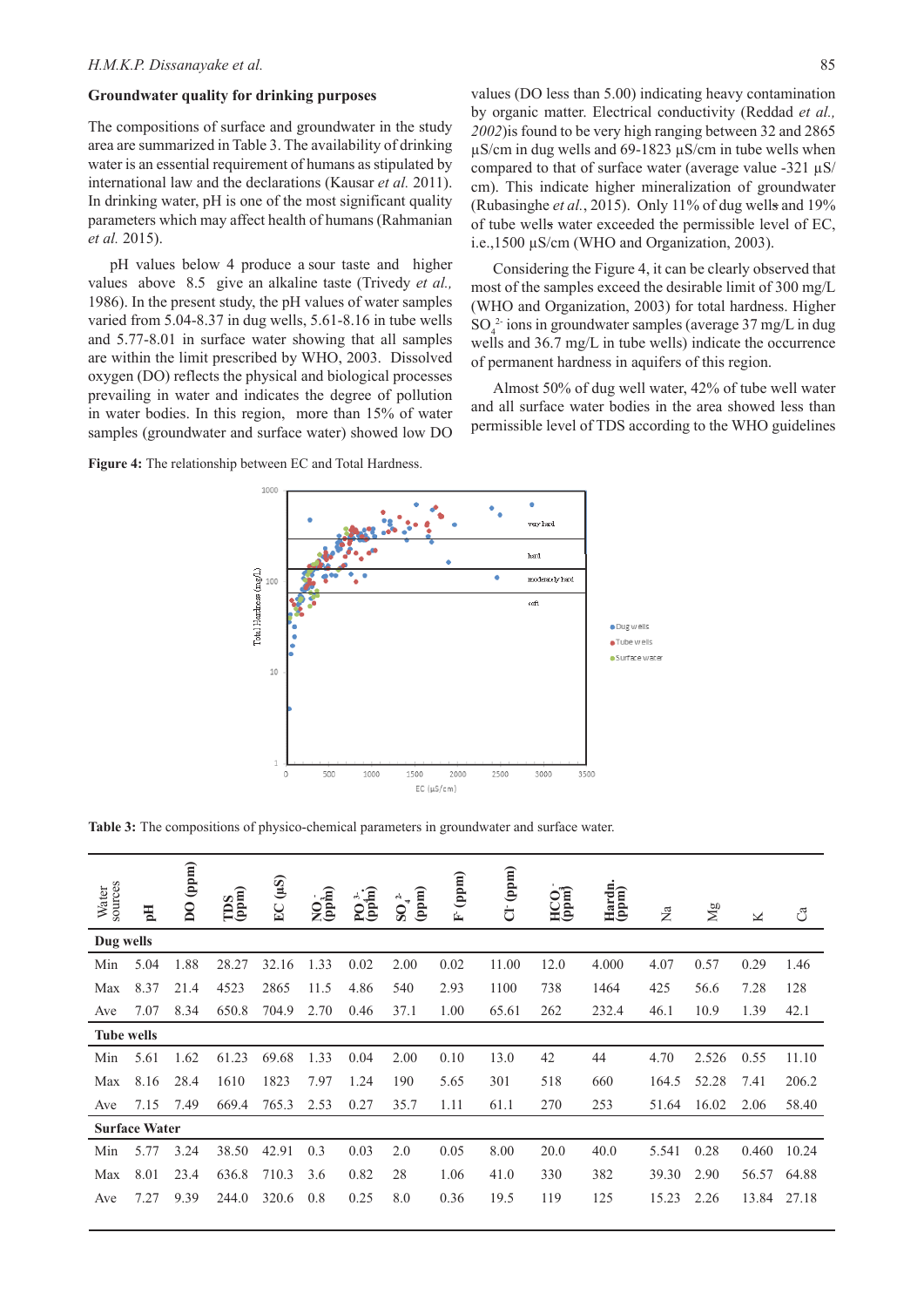(WHO and Organization, 2003). High TDS water may be due to the high evaporation process, low rainfall and high ambient temperature in the region. Total alkalinity of 52% in dug wells, 62% intube wells and 9.5% in surface water bodies exceed the permissible level of 200 ppm due to , and OH- compounds; and - in top soil layer (Garg *et al.,* 2008).

These results show that fluoride levels in water consumed by CKD/CKDu patients in affected areas vary from 0.02 to 2.93 mg/L in dug wells, 0.10-5.65 mg/L in tube wells and 0.05-1.06 mg/L in surface water bodies. Out of the studies samples, 60% of the dug well samples, 73% of tube well samples and 19% of surface water samples are above the limit (0.5 mg/L) recommended for tropical countries by the WHO (Chandrajith *et al.*, 2011). Therefore, it is apparent that people in CKD/CKDu affected areas in the district are already being contaminated with high amounts of fluoride (Dharmagunwardane and Dissanayake, 1993).

The Cl<sup>-</sup> content was found to vary between 11 and 1100 mg/L in dug wells, 13-301 mg/L in tube wells and 8.0-40 mg/L in surface water in CKD/CKDu areas. Chloride in all samples collected from non-prevalent areas showed less than the permissible level (250 mg/L) prescribed by WHO, 2003. The major ion chemistry reveals that the array of abundance of cations was serried as  $Na^+ > Ca^{2+} > Mg^{2+} > K^+$ in dug wells,  $Ca^{2+} > Na^{+} > Mg^{2+} > K^{+}$  in tube wells and  $Ca^{2+} >$  $Na^{+} > K^{+} > Mg^{2+}$  in surface waters. The abundance order of anions varied as  $HCO_3 > Cl > SO_4^2 > F$  in all groundwater samples and surface water samples in both seasons.

### **Calculation of WQI**

For the calculation of WQI, twelve important parameters are considered (pH, Total Alkalinity, Total Hardness, Chloride, Sulfate, Nitrate, Phosphate, Fluoride, Calcium, Sodium, Potassium, and Magnesium). The WQI calculates by using water quality standards. In this study, the computed WQI values range from 0.54 to 338.04 Considering WQI, overall in almost 43% of the dug wells, water samples are

of good water quality in this area and 30% of the samples exceeded the WQI value of 100 showing the water is not suitable for drinking purposes. The high value of WQI can be attributed mainly to the higher values of fluoride. WQI of tube wells water show that 33.33% of samples are good quality for drinking and domestic purposes while 42% of water samples falls into poor drinking water quality category. Only 25% of water sample exceeds WQI of 100. Eighty two percent of the surface water samples fall in good water category and the rest of the samples are in poor water category. None of the surface water samples exceeded the maximum value of WQI 100.

### **Suitability of water for irrigation purposes**

The groundwater, river and tank water of the study area are used for irrigation purposes. Water used for irrigation always contains measurable quantities of dissolved substances (salts). Salts usually contain small amounts of dissolved solids originating from dissolution or weathering of the rocks. The main soluble constituents are Ca<sup>2+</sup>, Mg<sup>2+</sup>, Na<sup>+</sup> as cations and Cl<sup>-</sup>, SO<sub>4</sub><sup>2-</sup> and HCO<sub>3</sub><sup>-</sup> as anions. The various salts present in the irrigation water affect plant growth, soil structure and permeability (Mohan *et al.* 2000).

Crops are very sensitive to pH of the irrigating water. The best range of pH for irrigation is between 6.5 and 8.4 (Bauder *et al.,* 2010) indicating all studied samples are suitable for irrigation purpose (Table 4). The total concentration of soluble salts in irrigation water can be classified into low  $(C1)$ , medium  $(C2)$ , high  $(C3)$  and very high (C4) salinity zones and the values are shown in the Table 3. Higher EC in water creates a saline soil.

The amount of sodium in irrigation water is referred to as Na%. The Na content of water reacts with the soil and accumulates in the pore spaces thus reducing its permeability (Khan and Abbasi, 2013). Deterioration of soil structure, poor infiltration, and low aeration are caused due to high Na% (>60 %) in agriculture water supply.

|  |  | Table 4: Suitability of water for irrigation purposes according to salinity. |
|--|--|------------------------------------------------------------------------------|
|  |  |                                                                              |

| TDS(ppm)  | EC(uS/cm) | <b>Salinity class</b> | Necessary management for Representing percentage,<br>use in irrigation | $\frac{6}{9}$ |
|-----------|-----------|-----------------------|------------------------------------------------------------------------|---------------|
| < 150     | < 250     | Excellent $(C1)$      |                                                                        | $Dw-22$       |
|           |           |                       |                                                                        | $Tw-12$       |
|           |           |                       |                                                                        | $Sw-29$       |
| 150-500   | 250-750   | Good $(C2)$           |                                                                        | $Dw-39$       |
|           |           |                       |                                                                        | $Tw-42$       |
|           |           |                       |                                                                        | $Sw-71$       |
| 500-1500  | 750-2250  | Permissible (C3)      |                                                                        | $Dw-35$       |
|           |           |                       |                                                                        | $Tw-47$       |
|           |           |                       |                                                                        | Sw-nil        |
| 1500-3000 | 2250-5000 | Unsuitable $(C4)$     |                                                                        | $Dw-4$        |
|           |           |                       |                                                                        | Tw-nil        |
|           |           |                       |                                                                        | Sw-nil        |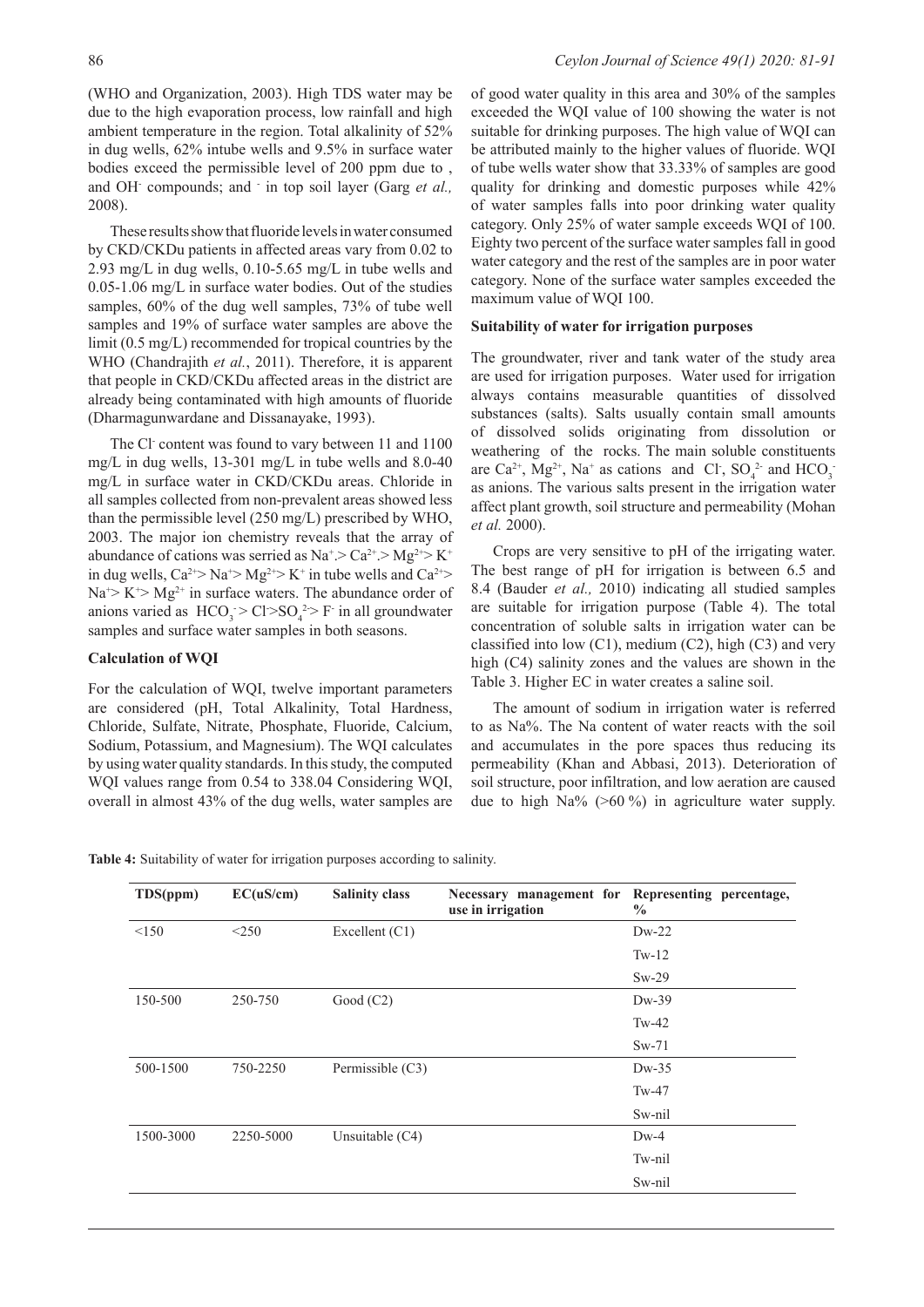#### *H.M.K.P. Dissanayake et al.* 87

According to Na%, 88% of dug wells, 93% of tube wells and 96% of surface water are less than the permissible level of 60 (Table 5).

Plot of Electrical conductivity verses Na% is important to evaluate the suitability of water for irrigation purpose (Khan and Abbasi, 2013; Khodapanah *et al.,* 2009). The binary plot consists of five distinct agriculture water quality fields (Figure 5). Adopting this scheme, studied samples are found in permissible to excellent range while few are unsuitable for irrigation purposes.

The SAR is an important parameter for the determination of the suitability of irrigation water because it is responsible for the sodium hazard

Table 5: Suitability of water for irrigation purposes according to Na%.

(Todd, 1980). High concentration of cations is mainly responsible for sodium or alkali hazard in irrigation water (Ogunfowokan *et al.,* 2013; Gholami and Srikantaswamy, 2009). Low SAR values are always desirable (Raihan and Alam, 2008) because it influences in filtration rate of water. The water of the study area was classified with respect to SAR values (Table 6). According to the above classification, the SAR values in the study area range from 0.08 to 4.91 meq/L and the samples of the study area cause no danger of sodium consideration in soil according to the SAR values.

Hazard of and on the quality of agricultural water is determined as Residual sodium carbonate (RSC) (Khan and

| Na%     | <b>Suitability for irrigation</b> |    | Dug wells, $\%$ Tube wells, $\%$ | Surface water, % |
|---------|-----------------------------------|----|----------------------------------|------------------|
| $20$    | Excellent                         | 22 | 16                               | 29               |
| $20-40$ | Good                              | 44 | 45                               | 62               |
| $40-60$ | Permissible                       | 22 | 32                               |                  |
| 60-80   | Doubtful                          | 11 |                                  |                  |
| > 80    | Unsuitable                        |    | Nil                              | Nil              |



**Figure 5:** The salinity zones according to EC vs Na%.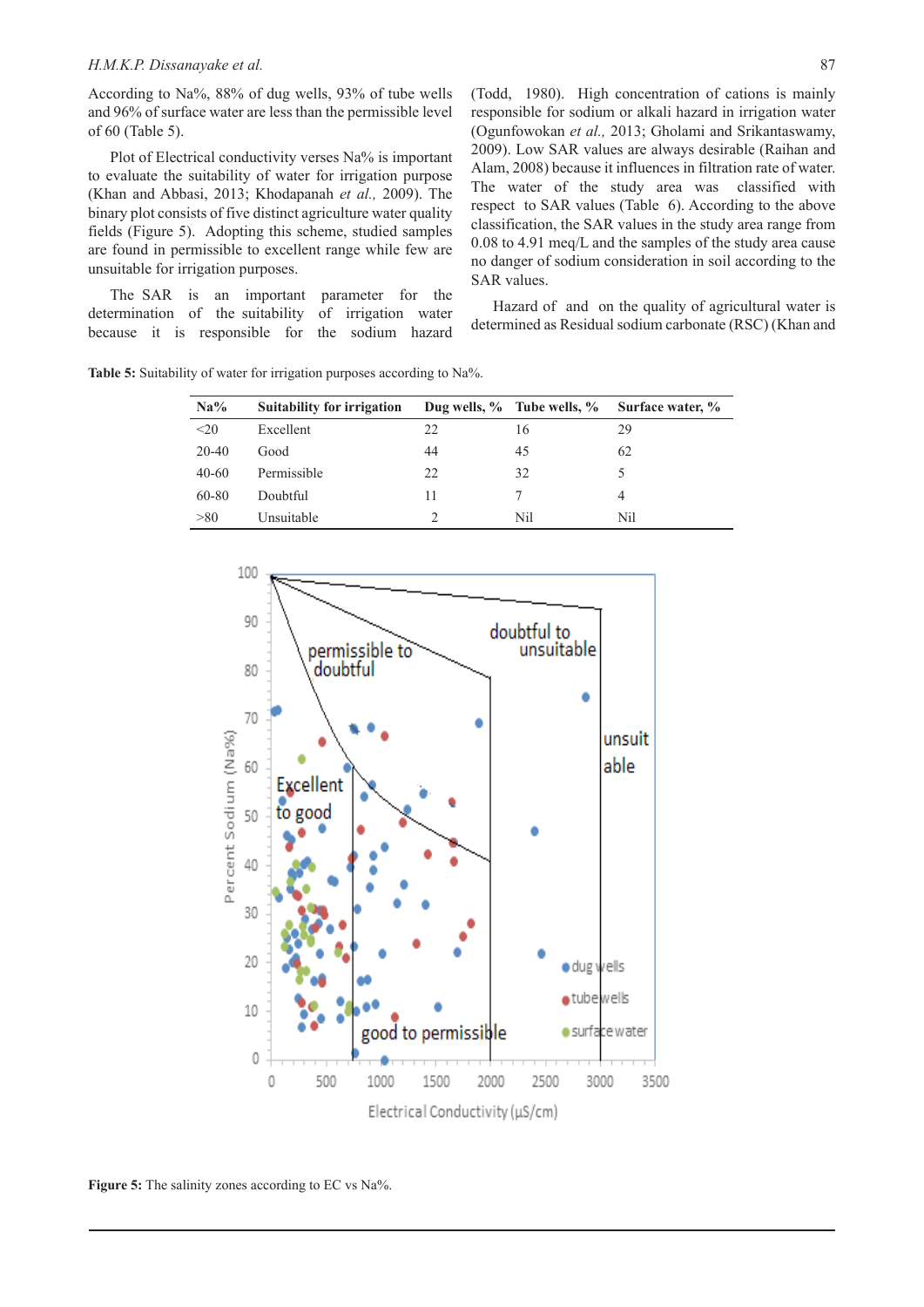| SAR%    | Suitability for irrigation Dug wells, % Tube wells, % |     |     | Surface water, % |
|---------|-------------------------------------------------------|-----|-----|------------------|
| <10     | Excellent                                             | 100 | 100 | 100              |
| $10-18$ | Good                                                  |     |     |                  |
| 18-26   | Doubtful                                              |     |     |                  |
| >26     | Unsuitable                                            |     |     |                  |

**Table 6:** Suitability of water for irrigation purposes according to SAR.

**Table 7:** Suitability of water for irrigation purposes according to RSC (Camberato, 2001).

| <b>RSC</b>           | Suitability for irrigation Dug wells, % Tube wells, % Surface water, % |     |    |     |
|----------------------|------------------------------------------------------------------------|-----|----|-----|
| <1.25                | Safe                                                                   | 49. |    | 100 |
| $1.25 <$ RSC $<$ 2.5 | Moderate                                                               | 23  | 19 |     |
| >2.5                 | Unsuitable                                                             | 28  | 29 |     |

Abbasi, 2013). According to Aghazadeh and Mogaddam (2010), high RSC restricts the movement of water and air in soil. According to RSC values, irrigation water is classified into three classes: safe, moderate, and unsuitable (Camberato, 2001) . Data in Table 7 show that bulk of the studied waters are appropriate for irrigation (RSC < 2.5 meq/L). Only 28% of dug wells and 29% of tube wells waters are considered unsuitable and harmful for irrigation.

The MH is also one of the important factors to evaluate quality of irrigation water. Gupta and Gupta (1987) mentioned that high MH affects the soil unfavorably, a harmful effect on soils appears when MH exceeds 50 the permissible limit of irrigation quality standards. In the present study, 28%, 18% and 20% of dug wells, tube wells and surface water sources respectively exceed the value 50 which may cause harm to soil. Therefore, it can be concluded that groundwater in most of the study area is found to be suitable for irrigation.

Kelly (1963) described the ratio of Na/(Ca + Mg) which evaluates the suitability of water for irrigation purposes. Kelley's ratio (KR) should not exceed 1 for irrigation water (Kelly, 1963). Among dug and tube wells, 75% and 85% samples have KR values <1 respectively, while 95% of surface water samples  $(KR<1)$  are suitable for irrigational uses. Rest of water samples has KR values  $\geq$ 1.

The PI is employed to assess quality of irrigation water. Soil permeability is reduced by the consecutive use of water-containing high salts (Singh and Singh, 2008). According to the classification of PI, irrigation water with high permeability (>75%) is classified as Class I, while Class II has permeability between 75% and 50% (Nagaraju *et al*., 2006). Class I and Class II waters are categorized as good for irrigation purposes. The third category (Class III) is unsuitable with 25% of maximum permeability (Dhirendra *et al*., 2009). On the basis of the PI classification, majority of water samples of the study area belong to classes I and II (91% dug and tube wells in Class I and 9% in Class II) and suitable for irrigation purposes.

### **CONCLUSIONS**

Geochemical studies of groundwater and surface water in CKD/CKDu endemic areas in Moneragala District

display a trend of ionic abundances of Na<sup>+</sup>>  $Ca^{2+}$  $Mg^{2+} > K^+$  in dug wells,  $Ca^{2+} > Na^+ > Mg^{2+} > K^+$  in tube wells and  $Ca^{2+} > Na^{+} > K^{+} > Mg^{2+}$  in surface waters and  $HCO<sub>3</sub> > Cl > SO<sub>4</sub><sup>2</sup> > F$  abundance trend of anions for both cultivation seasons (Yala and Maha). High range of EC (10%), TDS (42%), TH (47%) and (18%) may be due to high evaporation, mineralization and low rainfall. 76.5% of fluoride concentration of the groundwater samples exceeds the WHO permissible limit for tropical countries indicating direct impact of underground geology of the area to groundwater. Computed WQI varied between 0.53- 338. Almost 39 and 33% of groundwater samples are in good and poor water category respectively while 28% groundwater samples are not suitable for domestic purposes according to WQI. The WQI values are very high in CKDu prevalence area showing the drinking water quality has direct impact with CKDu. It identifies that fluoride is the main parameter for changing WQI in the study area, with comparing other parameters. Also this study revealed that the communities who depend on dug wells which are in close proximity to the developed irrigation systems used for agriculture with seepage to the wells are more affected by CKDu compared to the other communities in the region. Therefore, treatments are essential before the consumption of groundwater for drinking purposes especially in CKDu prevalence area in Monaragala District. However, this study showed that reservoirs, small tanks and river waters are more suitable for domestic purposes. More than 88% of ground and surface water samples are less than the permissible level prescribed for Na. EC, SAR, Na%, RSC, MH, KR, and PI values show that a majority of the water samples from ground and surface water are fit for irrigation purpose except for a few samples. Poor water quality water due to high fluoride is mainly found in CKDu patients' wells in CKD/CKDu endemic areas. Also this study reveals that WQI can provide an excellent way as an easy interpretation indicator to detect changes in water quality.

#### **ACKNOWLEDGEMENT**

Financial support received by the Sabaragamuwa University of Sri Lanka under the Grant Number SUSL/ RG/2016/13 is highly appreciated.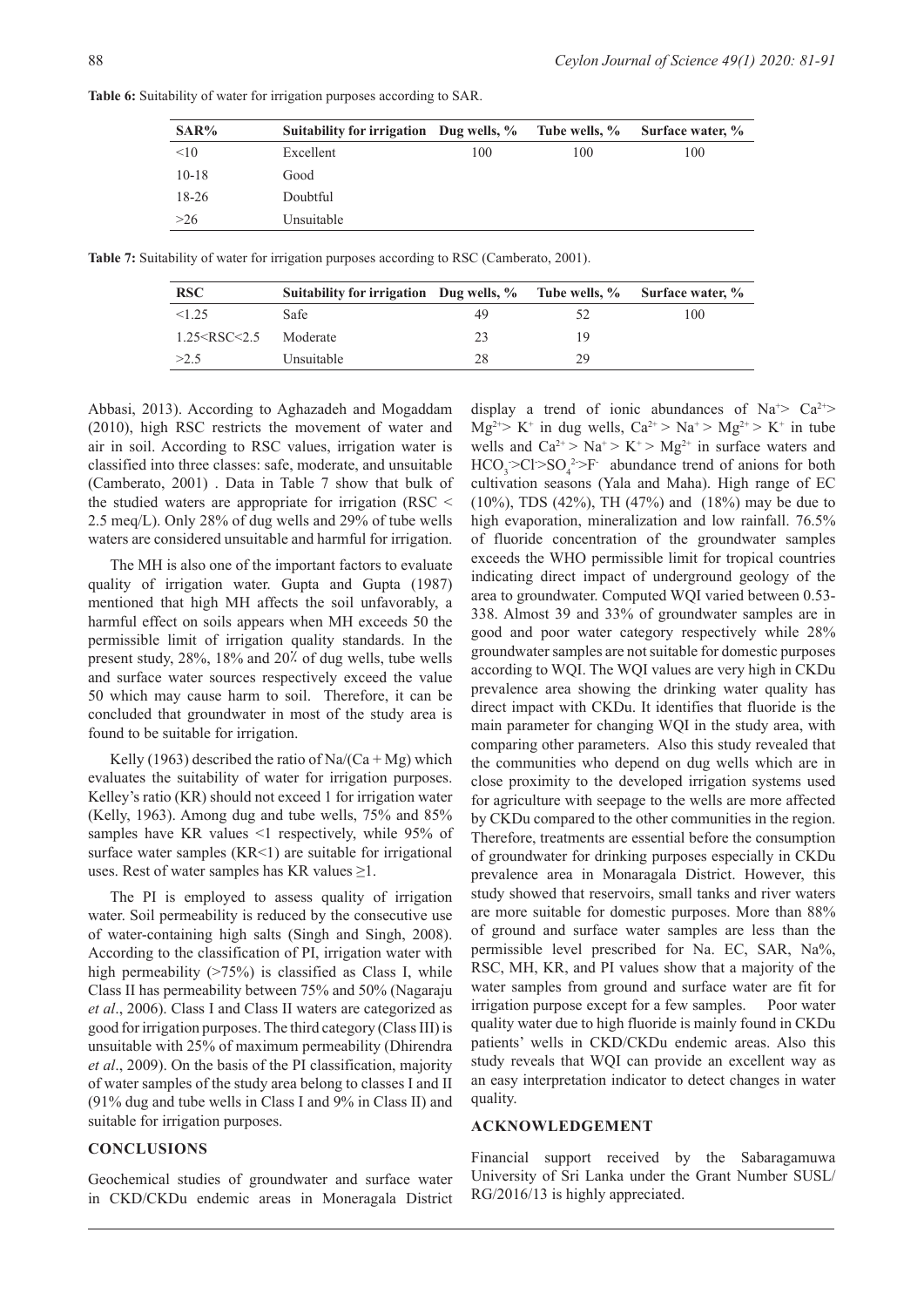# **DECLARATION OF CONFLICT OF INTEREST**

The Authors declare that there is no conflict of interest.

### **REFERENCES**

- Aghazadeh, N. and Mogaddam, A.A. (2010). Assessment of groundwater quality and its suitability for drinking and agricultural uses in the Oshnavieh Area, Northwest of Iran. *Journal of Environmental Protest*ation **1**:30-40, DOI:10.4236/jep.2010.11005.
- Arora, P., Vasa, P., Brenner, D., Iglar, K., McFarlane, P., Morrison, H. and Badawi, A. (2013). Prevalence estimates of chronic kidney disease in Canada: results of a nationally representative survey. *Canadian Medical Association Journal* **185**(9) E: 417-423 , DOI: 10.1503/ cmaj.120833.
- Balan, I., Shivakumar, M. and Kumar, P.M. (2012). An assessment of groundwater quality using water quality index in Chennai, Tamil Nadu, India. *Chronicles of young scientists*. **3**: 146-150, DOI: 10.4103/2229- 5186.98688.
- Batuman, V. (2006). Fifty years of Balkan endemic nephropathy: daunting questions, elusive answers. *Kidney international*. **69**: 644-646, DOI: https://doi. org/10.1038/sj.ki.5000231.
- Bauder, T.A, Waskom, R.M. and Davis, J.G. (2010). Irrigation water quality criteria, Colorado State University Extension, Fact Sheet No. 0.506, 7/03. Revised 10/14.
- Brown, R.M., McClelland, N.I., Deininger, R.A. and O'Connor, M. F. (1972). A water quality
- index-crashing the psychological barrier. *Indicators of environmental quality*, 173-182, DOI:https://doi. org/10.1007/978-1-4684-2856-8\_15.
- Brown, R.M., McClelland, N.I., Deininger, R.A. and Tozer, R.G. (1970). A water quality index-do we dare?, Water Sewage Works, **117**: 339-343.
- Chandrajith, R., Nanayakkara, S., Itai, K., Aturaliya, T., Dissanayake, C., Abeysekera, T., Harada, K., Watanabe, T. and Koizumi, A. (2011). Chronic kidney diseases of uncertain etiology (CKDue) in Sri Lanka: geographic distribution and environmental implications. *Environmental geochemistry and health*. **33**: 267-278, DOI:https://doi.org/10.1007/s10653-010-9339-1.
- Chauhan, A. and Singh, S. (2010). Evaluation of Ganga water for drinking purpose by water quality index at Rishikesh, Uttarakhand, India. *Report and Opinion*. **2**: 53-61.
- Chowdhury, R.M., Muntasir, S.Y. and Hossain, M.M. (2012). Water quality index of water bodies along Faridpur-Barisal road in Bangladesh. *Global Engineers and Technologists Review*. **2**: 1-8.
- Camberato J. (2001) . Irrigation water quality. Turfgrass Program, Clemson University; (Update from the 2001 Carolinas GCSA Annual Meeting).
- Cooray, P. (1967). An Introduction to the Geology of Ceylon, National Museums of Ceylon Publication, Colombo. *298 Sarath Jayatileke*, 83-141.
- Coresh, J., Selvin, E., Stevens, L.A., Manzi, J., Kusek, J.W., Eggers, P., Van Lente, F. and Levey, A.S. (2007). Prevalence of chronic kidney disease in the

United States. *Jama*. **298**: 2038-2047, DOI:10.1001/ jama.298.17.2038.

- Cude, C.G. (2001). Oregon water quality index a tool for evaluating water quality management effectiveness. *JAWRA Journal of the American Water Resources Association*. **37**:125-137, DOI: https://doi. org/10.1111/j.1752-1688.2001.tb05480.x.
- Dharma-Wardana, M., Amarasiri, S. L., Dharmawardene, N. and Panabokke, C. (2015). Chronic kidney disease of unknown aetiology and ground-water ionicity: study based on Sri Lanka. *Environmental geochemistry and health*. **37**:221-231, DOI :https://doi.org/10.1007/ s10653-014-9641-4.
- Dharmagunawardhane, H.A., and Dissanayake, C.B. (1993). Fluoride problems in Sri Lanka. *Environmental Management and Health* **4**: 9-16, DOI: https://doi. org/10.1108/09566169310033422.
- Dhirendra, M.J., Kumar, A., and Agrawal, N. (2009). Assessment of the irrigation water quality of river Ganga in Haridwar District *Rasayan Journel of Chemistry* **2**:285-292.
- Doneen, L.D., (1962). The influence of crop and soil on percolating water. In: *Proceedings of the 1961 biennial conference on ground water recharge*, 156-163.
- Doul, J., Klassen, C. and Amdur, M. (1980). *Casaret and Doul's Toxicology,* 2nd ed., 239-245. NY: Macmillan.
- Environment, S.A.O.F. s. (1995). Florida stream water quality index, statewide summary.
- Garg, S., and Bahl, G.S. (2008). Phosphorus availability to maize as influenced by organic manures and fertilizer P associated phosphatase activity in soils. *Bioresource Technology*, **99**: 5773-5777, DOI:https:// doi.org/10.1016/j.biortech.2007.10.063.
- Gholami, S. and Srikantaswamy, S. (2009). Analysis of agricultural impact on the Cauvery River water around KRS Dam. *World Applied Science Journal* **6**: 1157- 1169
- Gunatilake, S., Samaratunga, S. and Rubasinghe, R. (2015). Chronic Kidney Disease (CKD) in Sri Lanka-Current Research Evidence Justification: A Review. *Sabaragamuwa University Journal* **13**: 31-58.
- Gupta, S. K, and Gupta, I. C. (1987). *Management of saline soils and water*. Oxford and IBM Published Country, New Delhi, India.
- Harshan, S., Thushyanthy, M., Gunatilake, J., Srivaratharasan, T. and Gunaalan, K. (2017). Assessment of water quality index of groundwater quality in Chunnakam and Jaffna Town, Sri Lanka. *Vingnanam Journal of Science*. **13:** 84-91.
- Horton, R.K. (1965). An index number system for rating water quality. *Journal of Water Pollution Control Federation*. **37**: 300-306.
- Ileperuma, O., Dharmagunawardhane, H. and Herath, K. (2009). Dissolution of aluminium from sub-standard utensils under high fluoride stress: a possible risk factor for chronic renal failure in the North-Central Province. *Journal of the National Science Foundation of Sri Lanka*. **37:** 219-222.
- Jessani, S., Levey, A.S., Bux, R., Inker, L.A., Islam, M., Chaturvedi, N., Mariat, C., Schmid, C. H. and Jafar, T. H. (2014). Estimation of GFR in South Asians: a study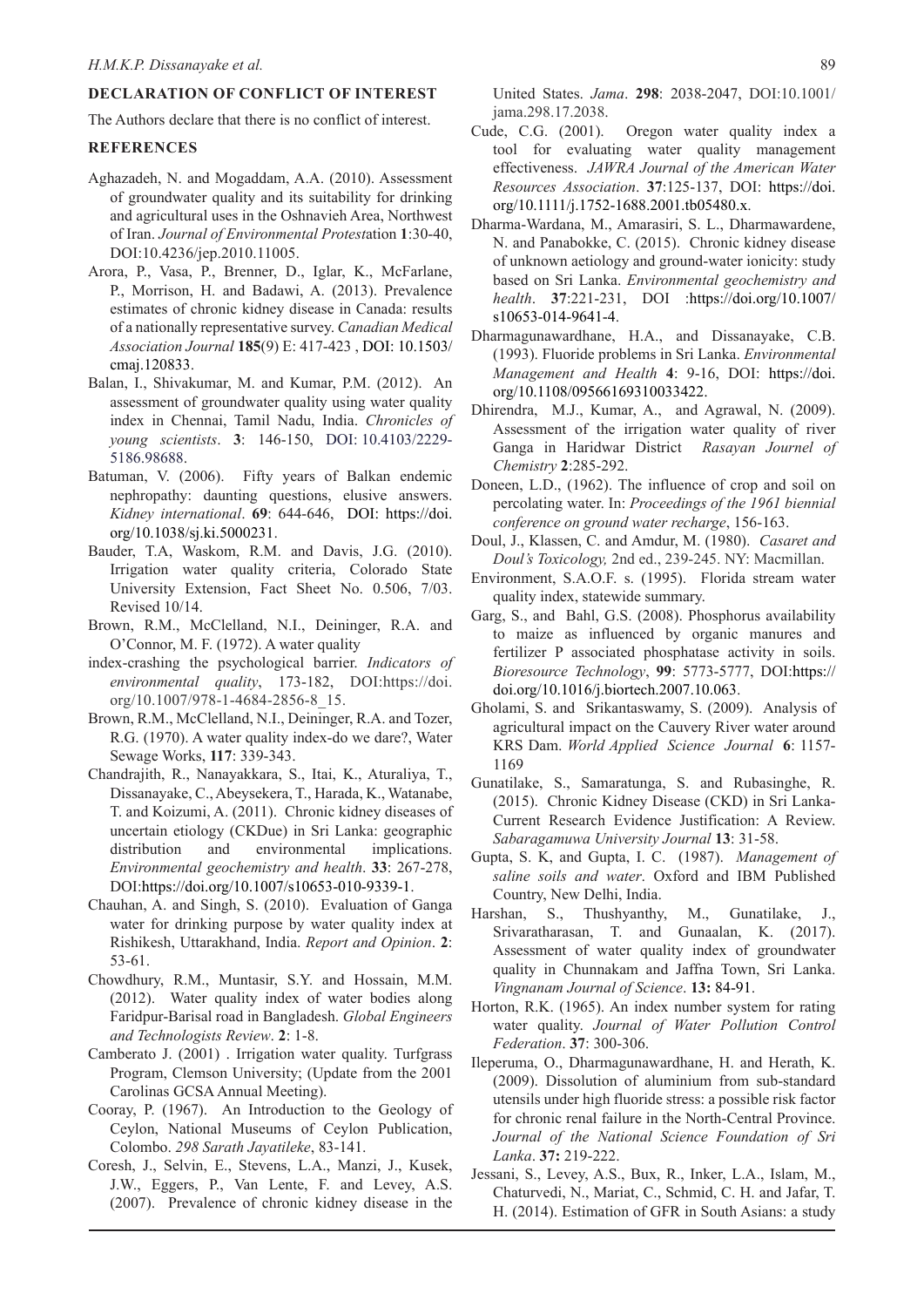from the general population in Pakistan. *American journal of kidney diseases*. **63**: 49-58, DOI : https://doi. org/10.1053/j.ajkd.2013.07.023.

- Kausar, S., Asghar, K., Anwar, S.M., Shaukat, F. and Kausar, R. (2011). Factors affecting drinking water quality and human health at household level in Punjab, Pakistan. Pakistan Journal of Life and Social Sciences **9**:33-37.
- Kelly, W.P. (1963). Use of saline irrigation water. Soil Science **95**:355-359.
- Khan, A. A., Paterson, R. and Khan, H. (2004). Modification and Application of the Canadian Council of Ministers of the Environment Water Quality Index(CCME WQI) for the Communication of Drinking Water Quality Data in Newfoundland and Labrador. *Water Quality Research Journal of Canada*. **39**: 285-293, DOI:https:// doi.org/10.2166/wqrj.2004.039.
- Khan, T.A. and Abbasi, M.A. (2013). Synthesis of parameters used to check the suitability of water for irrigation purposes. *International Journal of Environmental Science*, **3**:2031-2038, DOI : 10.6088/ ijes. 2013030600029.
- Khodapanah, L., Sulaiman, W.N.A. and Khodapanah, N. (2009). Groundwater quality assessment for different purposes in Eshtehard District, Tehran, Iran. *European Journal of Scientific Research*, **36**:543-553.
- Lin, B., Shao, L., Luo, Q., Ou-yang, L., Zhou, F., Du, B., He, Q., Wu, J., Xu, N. and Chen, J. (2014). Prevalence of chronic kidney disease and its association with metabolic diseases: a cross-sectional survey in Zhejiang province, Eastern China. *BMC nephrology*. **15**, p36 DOI: 10.1186/1471-2369-15-36.
- Madhushakha, L., Dhammika, M., Charitha, P., Tilak, A. and Lishantha, G. (2016). Cyanobacteria and cyanotoxins in well waters of the girandurukotte, ckdu endemic area in Sri Lanka; do they drink safe water? *Journal of Ecotechnology Research*. **18**: 17-21, DOI: https://doi.org/10.11190/jer.18.17.
- Maher, J. (1976). Toxic nephropathy. *The kidney*. **2**: 1355- 1395.
- Milovanovic, M. (2007). Water quality assessment and determination of pollution sources along the Axios/ Vardar River, Southeastern Europe. *Desalination*, *213*: 159-173, DOI: https://doi.org/10.1016/j. desal.2006.06.022.
- Mishra, R., Kotasthane, S., Khare, M., Gupta, O. and Tiwari, S. (1985). Reaction of lentil varieties and exotic germplasm to rust (Uromyces fabae). *Lentil Experimental News Service*.
- Mohan, S. V., Mohan, S. K. and Reddy, S. J. (2000). Determination of organic matter in water using organometal complexes. *Water research*, *34*: 3761-3764, DOI: https://doi.org/10.1016/S0043-1354(00)00124-X.
- Nagaraju, A., Suresh, S., Killham, K., and Hudson-Edwards, K. (2006). Hydrogeochemistry of waters of mangampeta barite mining area, Cuddapah Basin, Andhra Pradesh, India. *Turkish Journal of Engineering and Environmental Sciences*, *30*: 203-219.
- Ogunfowokan, A.O., Ogunkoya, O.O. and Obisanya, J.F. (2013). Salinity and sodium hazards of

three streams of different agricultural land use systems in

Ile-Ife, Nigeria. *Applied Water Science* ,**3**:19-28, DOI**:**  https://doi.org/10.1007/s13201-012-0053-2.

- Rahmanian, N., Ali, S.H.B., Homayoonfard, M., Ali, N.J., Rehan, M., Sadef, Y. and Nizami, A.S. (2015). Analysis of physiochemical parameters to evaluate the drinking water quality in the State of Perak, Malaysia. Journal of Chemistry, 1-10, Article ID 716125, DOI: https://doi. org/10.1155/2015/716125.
- Raihan, F. and Alam, J.B. (2008). Assessment of groundwater quality in Sunamganj of Bangladesh. Iranian Journal of Environmental Health Science and Engineering **5**:155-166.
- Ramachandran, S. (1994). Renal diseases: Sri Lankan and global spectrum. *Journal of Ceylon Coll Physicians*. **27**: 27-35.
- Reddad, Z., Gerente, C., Andres, Y. and Le Cloirec, P. (2002). Adsorption of several metal ions onto a lowcost biosorbent: kinetic and equilibrium studies. *Environmental science & technology*. **36**: 2067-2073, DOI:https://doi.org/10.1021/es0102989.
- Richards, L.A. (1969). Diagnosis and improvement of saline and alkali soils, United States Department Of Agriculture; Washington.
- Rubasinghe, R., Gunatilake, S. and Chandrajith, R. (2015). Geochemical characteristics of groundwater in different climatic zones of Sri Lanka. *Environmental Earth Sciences*. **74**: 3067-3076, DOI: https://doi. org/10.1007/s12665-015-4339-1.
- Singh, V. and Singh, U.C. (2008). Assessment of groundwater quality of parts of Gwalior (India) for agricultural purposes. *Indian Journal of Science and Technology* **1**:1-5.
- Saldanha, L.F., Rosen, V.J. and Gonick, H.C. (1975). Silicon nephropathy. *The American journal of medicine*. **59**: 95-103, DOI: https://doi.org/10.1016/0002- 9343(75)90326-5.
- Siriwardhana, E., Perera, P., Sivakanesan, R., Abeysekara, T., Nugegoda, D. and Jayaweera, J. (2015). Dehydration and malaria augment the risk of developing chronic kidney disease in Sri Lanka. *Indian Journal of Nephrology*. **25:** p146, DOI: 10.4103/0971- 4065.140712.
- Stefanović, V. (1999). Balkan endemic nephropathy: A reappraisal after forty years. *Facta universitatis-series: Medicine and Biology*. **6**: 53-58.
- Todd, D. (1980). Groundwater hydrology, p. 535, Jon Wiley & Sons, New York.
- Trivedy, R.K., and Goel, P.K. (1986). Chemical and Biological methods for water pollution studies, environmental publication, Karad. *Maharashtra and India*.
- Wanigasuriya, K. (2012). Aetiological factors of Chronic Kidney Disease in the North Central Province of Sri Lanka: A review of evidence to-date, **17**:15-20.
- Wanigasuriya, K. P., Peiris, H., Ileperuma, N., Peiris-John, R. J. and Wickremasinghe, R. (2008). Could ochratoxin A in food commodities be the cause of chronic kidney disease in Sri Lanka? *Transactions of the Royal Society of Tropical Medicine and Hygiene*. **102**: 726-728, DOI: https://doi.org/10.1016/j.trstmh.2008.04.007.
- Weaver, V. M., Fadrowski, J. J. and Jaar, B.G. (2015). Global